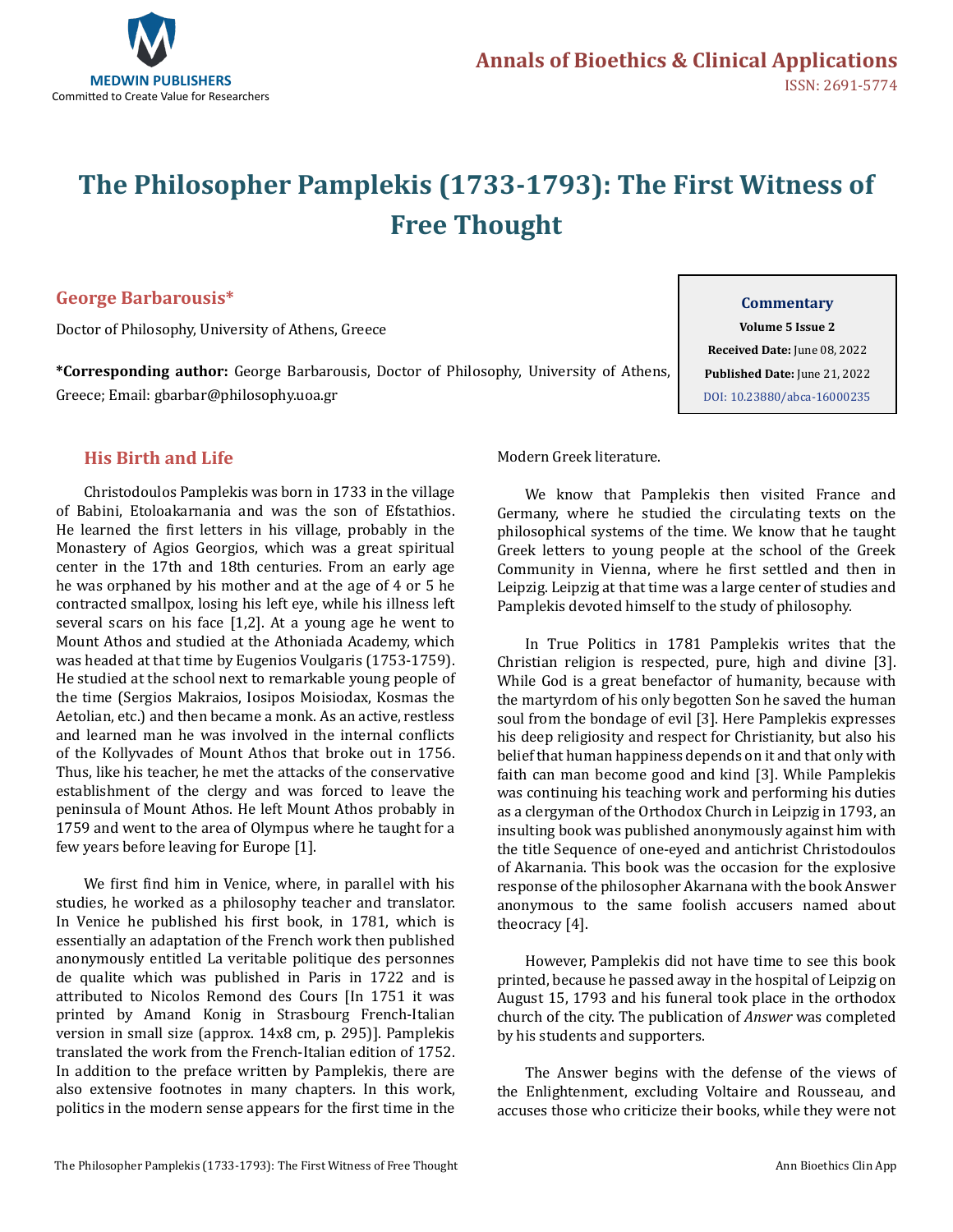even claimed to read them, and Pamplekis concludes that they fight them only out of ignorance. In this book, Pamplekis mainly challenges the involvement of the Church in secular affairs and turns against the abuses, exaggerations and entanglement of the clergy with secular power.

He then makes a violent and outspoken critique of the Orthodox clergy and reaches the total and categorical rejection of the basic tenets of the Christian religion. Although in the end it reaches the acceptance of God as an infinite and necessary substance, you are essentially leading to the denial of the Christian faith itself, as it is projected by the priesthood. Due to the persecutions he suffered in Vienna he was forced to leave and settle in Leipzig, while he had already published there Vienna his philosophical work On the Philosopher, Philosophy, Physics, Metaphysics, Spirituality and Divine Principles (Vienna, 1786). This work was criticized by his former teacher in Athoniada Academy Voulgaris, who was now bishop in Ukraine, in a letter of 1780 Barbarousis GS, et al. [1]; Annian G, et al. [5]. As is well known, the official Church then turned against every Enlightenment movement and its representatives. Pamplekis was the first Greek to be attacked by the Eastern Church since the time of Methodius Anthracitis, because he expressed some very progressive and radical positions, mainly on the position of religion, and was accused of being an atheist.

There is no doubt that the formulation of extreme positions, such as those of Pamplekis, was not something unique at that time. Many times in the past some monks of Mount Athos had written texts more insulting than Pamplekis's Answer and there was no similar reaction from the Church. But now the circumstances were different, the atheism, promoted by some Western scholars and the attempt of the French Revolutionaries to impose the religion of theism and other materialistic views in the Ionian Islands, made the Eastern Church react and found Pamplekis's face appropriate. The Church considered this reaction imperative and necessary, because the danger was visible and even at the moment when in Corfu the French desecrated the relics of Saint Spyridon [1]. Pamplekis also writes in the Answer that he was one-eyed, because he lost one of his small eyes due to smallpox [4]. For his disability he was ridiculed by his enemies, who said that he was born with one eye and that the surname Pamplekis comes from complicate, that is, he who mixes, confuses everything. No copy has been saved from the Sequence and her text is known because it is contained in the second edition, which was compiled by Pamplekis together with his Answer. G. Zaviras mentions that Pamplekis "became famous for his piety despite his piety" [6]. After his death, his students erected a monument in his honor in a Rosenthal forest square outside Leipzig with the inscription: "Here is the learned Christodoulos Efstathiou from Acarnania, who devoted himself to the study of philosophy and theory of beings, born in 1793, died on August 15, 1793". Zaviras GI, et al. [6]; Dimitrakopoulos Andr, et al. [7].

Of course, the official Church could not leave such behavior unpunished, especially of a clergyman, and as a natural consequence, three months (November) after Pamplekis's death, he made his synodal aphorism. The aphorism was directed against all his supporters, the readers of his books and those who continued to spread his views. Pamplekis's book does not characterize it as blasphemous and disrespectful and is generally directed against the Enlightenment. The text of the aphorism was read in all the orthodox churches and he called him a one-eyed Roumeliotis [1]. The persecutions against Pamplekis resumed in 1798 and lasted until 1800 with the publication by Dimitrios Govdelas of his aphorism entitled Exostracism of the ungodly Antichrist Christodoulos of Monophthalmos from Acarnania. Exostracism was issued to the Vuda in 1800 and is essentially a libel against Pamplekis and is written as an ecclesiastical sequence. Govdelas Dimitrios, et al. [8] Nevertheless, the aphorism of Pamplekis was repeated in 1844 by the Greek Church, as well as the aphorism of Panagiotis Sofianopoulos in the Circular for the aphorism of Theofilos Kairis [21].

It becomes clear that the above reactions of the Eastern Church made all the students and supporters of Pamplekis silent, of course his quick death helped. In the following years his work is covered by a strange silence, at a time when one would expect to be in the spotlight. But Hellenism now, more than ever, needed more love, unity and cooperation between the official Church and its spiritual people, in order to achieve the redemption of the race [9]. Pamplekis was characterized as a persecuted and "first witness of free thought" and it is necessary to clarify that he was not an atheist [10], but a theist and directly influenced by Descartes, Leibnitz and Locke or Wolff. The purpose of Pamplekis, like the Enlightenment, was not the overthrow of the Church, but its restoration to dignity with the revival of the authentic meaning of Christianity. This includes his war against a portion of the clergy. Pamplekis never questioned the existence of God, or the legitimacy of the Church. What she challenged was her involvement in secular affairs and she turned against the abuses, excesses and excesses of the clergy. The important thing in his work is that he affirms the existence in the Greek intellectual space of a thought completely free from the traditional religious teaching. Of course, in addition to the material and atheistic danger, the Church was going through a period of crisis of values, which made it more imperative and necessary to react against any challenge to it, no matter where it came from. But her dealings with the secularly intertwined authorities, the tyrannical Ottoman rule, the opiums and all this hypocrisy around the sanctuaries and shrines of a tyrannical people at the moment led Pamplekis to some extreme positions and the Church could not help but absolve.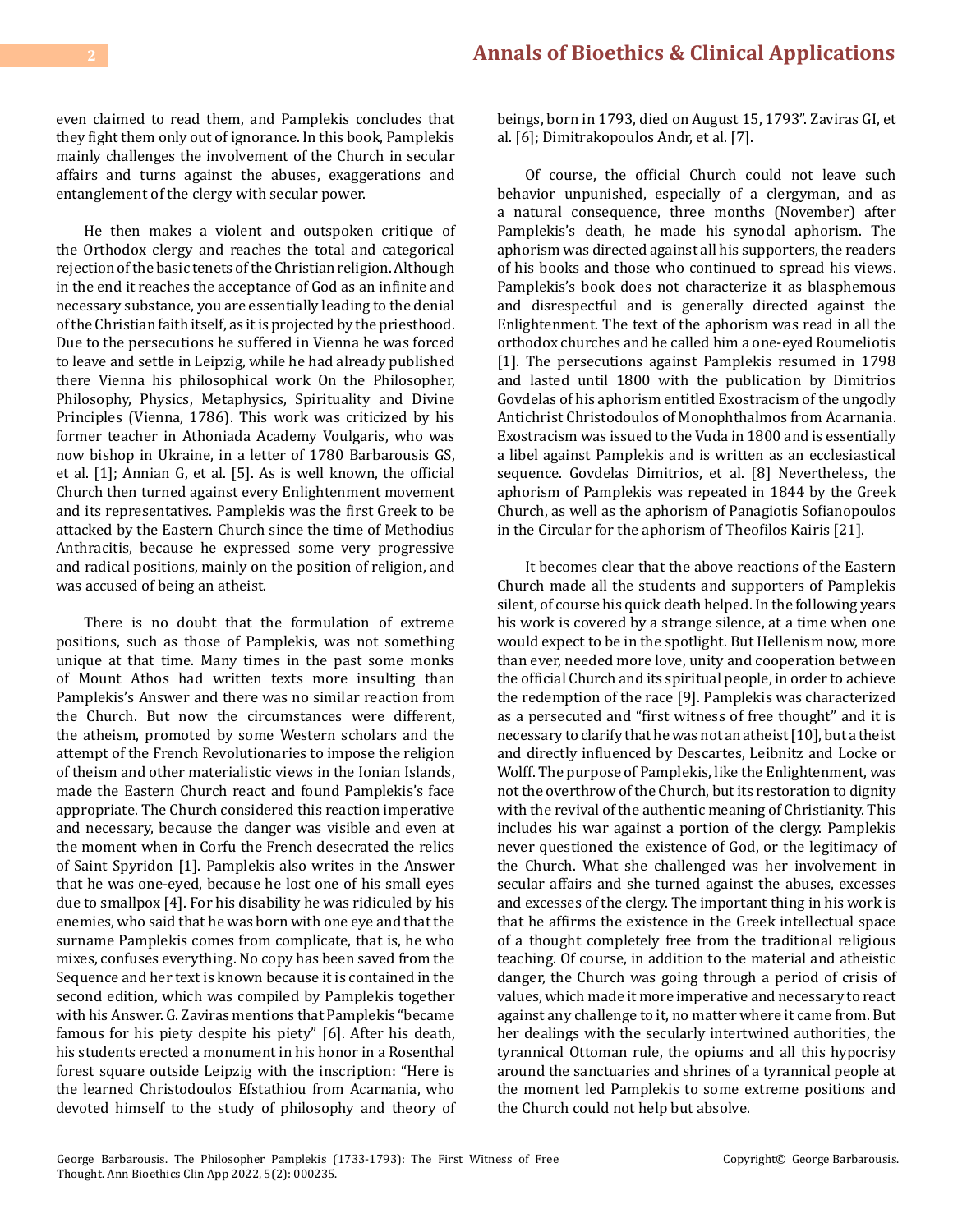Pamplekis was well-educated and well-educated in Greece, and at that time he became a well-known scholar who was among the few writers who were highly regarded by Greek intellectuals. The patriarch Kallinikos III includes him in the list of Greek scholars of the 18th century [11]. Pamplekis became acquainted with the ideas of the Enlightenment and was particularly influenced by the religious views of French materialists due to the ignorance of some clergy he was considered an atheist. In the *Answer* he writes: «the angels and the devils… I have no duty to believe them, but only one infinite and necessary substance… I am no longer the tyrannical yoke of the priesthood… I can not suffer… because I was born free and I want to die free [12]. The uproar that was created around the name of Pamplekis at that time was great, because it expressed the most extreme positions of the Modern Greek Enlightenment towards Christianity. For this reason he met the sharpest criticism of the teacher of Eugenios Voulgaris in 1790 and his name was publicly dragged from the orthodox church of Vienna, where he lived the last years of his life and taught to children of the Greek community. Pamplekis, burning with immeasurable love for philosophy, translated entries from the Encyclopedia of Revelation, revealing the historical dimension of religious institutions and perceptions [12].

## **The attitude of the Church against the Modern Greek Enlightenment**

The people of the Church, always having the Ecumenical Patriarchate as a stronghold and supporter, did not stop for a moment against turning against philosophy and philosophers, accusing them, sometimes as atheists and sometimes issuing circulars that defined its teaching as more necessary and useful. The Sciences Psimmenos, et al. However, the purpose of Pamplekis, as well as of the Modern Greek Enlightenment, was not the overthrow of the Church, but its restoration to dignity with the revival of the authentic meaning of Christianity. This includes his war against a portion of the clergy [9]. Pamplekis was the first Greek intellectual from the time of Anthracitis to be attacked by the Church and to renounce his religious views in 1793. The later attack (1806) of the work *Greek Prefecture* against the Church focused on the clergy and essentially the controversy. With the Church in Greek society was political and not religious. But the Greek followers of the Enlightenment proclaimed their religiosity and their war was directed only against the corruption of a portion of the clergy. Their purpose was to restore the Church to dignity and to revive the authentic meaning of the first centuries of Christianity. The Greek scholars were divided into two factions and it is true that the most daring came from the ranks of the Church itself and they faced its strongest reaction and war.

In two cases the fundamental tenets of Christianity were challenged. These cases, although they can-not be considered representative, are characteristic indications of the scope of the ideological quests of the Modern Greek Enlightenment. The first case appeared with the work of Anonymous in 1789. Dimaras KTH, et al. [13]. Anonymous of 1789 was a provocative work that scolded the corruption of the clergy, reaching as far as mocking the doctrines of the Christian faith.

The second case is related to Pamplekis' reaction to the persecution of him by the Church for his philosophical views. In these two cases the positions expressed are extreme and in essence equate to a rejection of religious belief. In the case of Pamplekis, it was not possible for the official Church not to react, since the philosopher expressed views that were in essence equivalent to a denial of Christianity. The whole Western Enlightenment was condemned with him. The Church has now officially taken a stand against the atheism and terrorism of the French Revolution.

The Church was bothered by Pamplekis' clear position on certain issues that theology considered, from a dogmatic point of view, to be exclusively its own. Such as the problem of the uncle, the emergence of religion, the relations of the Church with the state, etc. The fact that the philosopher freely expressed his views in the Greek parish of Vienna and taught the children could not be traced back to the Church. In addition, his criticism focused on the clergy and especially the bishops who undertook the command to lead their flock to salvation. The reaction of the clergy came with the publication of the *Sequence*, which presents Pamplekis as driven by dark motives, as a man demonized and motivated by the devil. Even in his disability, they imitate and indicate to the faithful the attitude they should follow Psimmenos, et al.

#### **Epilogue**

Texts, such as the works of Pamplekis, but also the *Anonymous of 1789* that turned against the mysteries and others later, such as Rosanggallos (+1805), the Greek Prefecture (1806) and the Thoughts of Kriton (1819), could not be let the Church pass them without reaction. At that time the works that were intended to pass on to the public the latest ideas of the Enlightenment were anonymous. The only eponymous work was Pamplekis' *Response* to his accusers (1793). After all, Adamantios Korais also published the Doctrinal Teaching anonymously at that time and he, as a representative of the progressive faction, embodied the conflict that prevailed among the scholars of the nation.

However, in the older works of Pamplekis there are no elements that could be characterized as a station for the